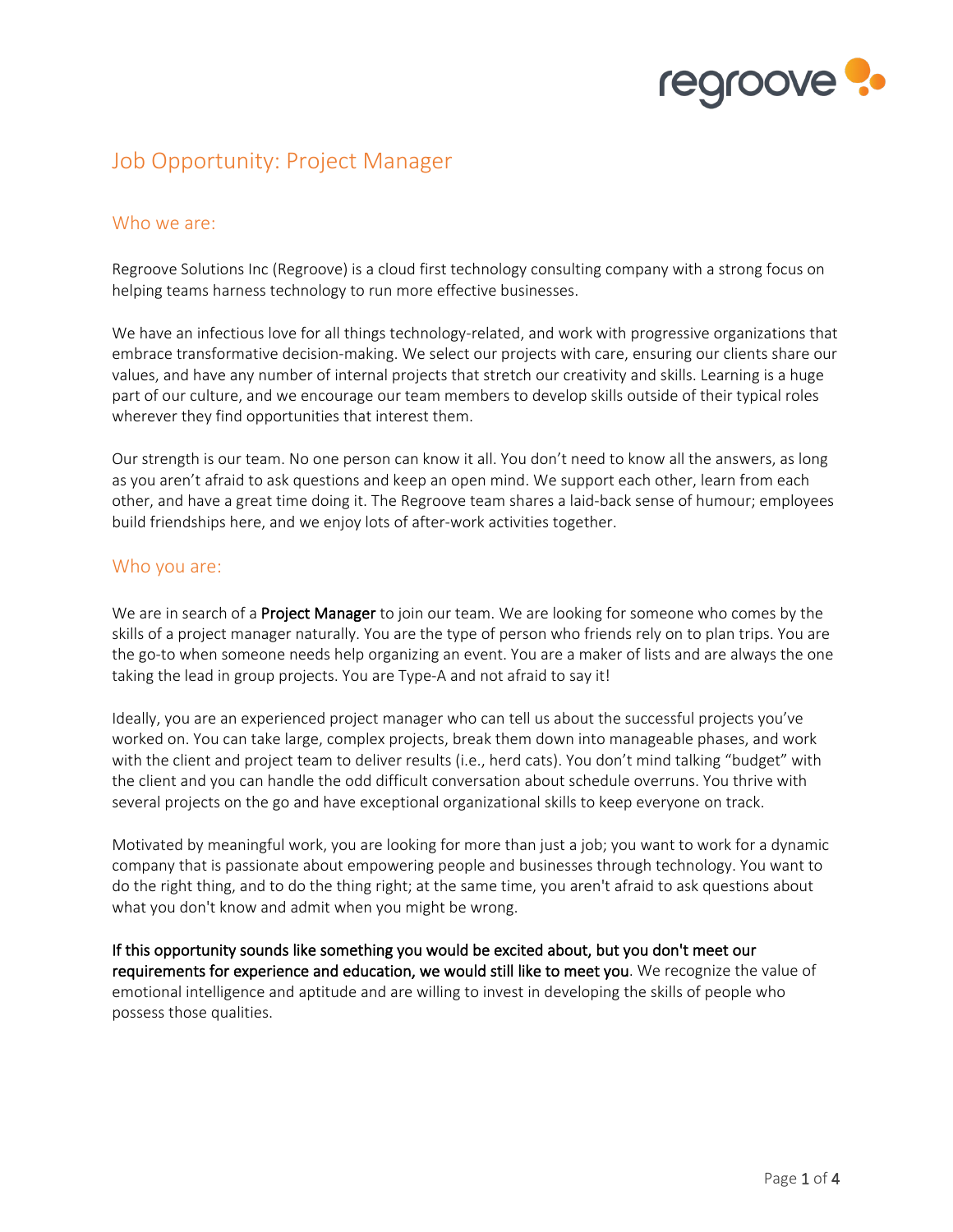

# What your role will include:

This **Project Manager** role at Regroove focuses on all aspects of managing our projects, from kickoff to success story. Each client is assigned a project manager, who captures business requirements, develops estimates with the technical team, finalizes contracts, ensures timelines, scope, and budget are maintained, and communicates internally and externally when unforeseen issues or changes arise.

### Your work will be broken down into the following areas:

- 1. 60% Project Management
- 2. 30% Internal Projects
- 3. 10% Administration

#### Project Management

- Plan, execute, monitor, and close Microsoft 365 and custom development projects.
- Work closely with clients to understand and capture business requirements.
- Plan and schedule project work and meetings and allocate resources based on team capacity and overall project priorities.
- Track and manage project budget, schedule, and scope.
- Participate, lead, and coordinate project status meetings for team members and stakeholders.
- Facilitate design and architecture discussions among internal technical staff and external. stakeholders to achieve realistic solutions.
- Participate in meetings and track key decisions and next steps.
- In the event of change management, ensure appropriate communications and strategies are developed and implemented.
- Positively influence the project team atmosphere by promoting good communication practices and motivating the team with positive reinforcement.
- Perform project retrospectives meetings and capture lessons learned.
- Celebrate each successful project by telling the story in a case study.

#### Internal Projects

- Project manage internal projects as assigned.
- Assist with telling the Regroove story (e.g., blog posts, videos, coaching, etc.).

#### Administration

- Provide work updates in a daily discussion thread (scrum), and participate in internal Teams posts, and other Regroove initiatives.
- Attend weekly morning Teams chats and biweekly team huddles.
- Enter time in Harvest after each task.

Other duties as assigned/required (don't worry, we'd never assign you a task we wouldn't do ourselves!).

# Our ideal requirements:

- Post-secondary degree or certification in a relevant discipline or equivalent work experience.
- 2+ years' experience in a project management role, ideally in a technical environment.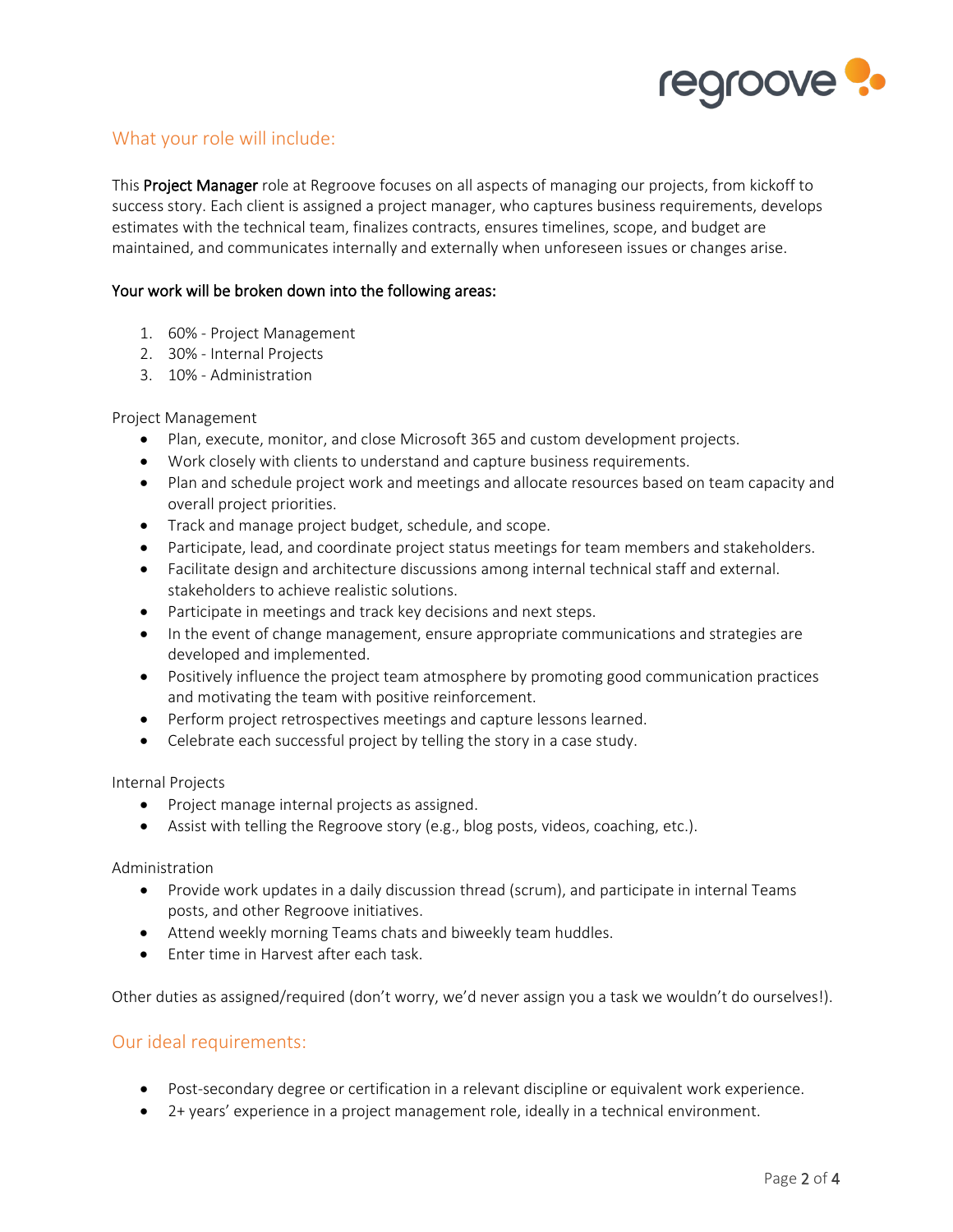

- 2+ years of experience in a consulting, business-facing, or related interactive role.
- Understanding of the Microsoft 365 Suite (e.g., Teams, SharePoint, Outlook, OneNote, Planner) and the ability to work in a technical environment proficiently.
- Comfortable working with both technical and business-focused teams.
- Ability to explain technical concepts to non-technical audiences.

# Our must haves:

- Ability to work independently with a high degree of initiative.
- Ability to prioritize tasks and manage competing priorities.
- Strong communication skills, both oral and written.
- Humility to recognize mistakes as learning opportunities and ask for help when needed.
- Willingness to learn and grow your skills.
- Capacity to juggle a rotating portfolio of clients from a variety of industries with multiple projects running consecutively.
- Staying organized; taking concise, thorough notes; following organizational processes for naming conventions and task management for team-wide consistency.
- A love of continuous learning and a drive to stay current with constantly changing cloud technology.
- Solution-focused drive to innovate and confidence to speak up when something needs improvement.
- A sense of humour. We love to laugh at ourselves and find fun in life and the work we do.
- An outgoing nature. There are lots of introverts on our team, and lots of independent work here, but we need candidates who enjoy working with other people, as collaboration and understanding are cornerstones of what we do.
- Respect for people; a commitment to inclusiveness in all interactions. Sexist, racist, homophobic, transphobic, and ableist views are not entertained here. You are not a fit if you harbour these views.
- You don't have a problem admitting when you're wrong. "Do the right thing, do the thing right" is a motto we live by and what we mean by that is that we try our best to do the right thing and do things right. Being "right" is not important here; doing what is best for the team or the client is valued above being correct.
- A caring heart. We want someone who would stop to pick up a stray puppy if they saw them in the street. In a world that can be hard, we cherish softness.

# Why work with us?

## Personal perks include:

- Premium employee health benefits package that includes extras such as massage, chiropractic, optometric, physiotherapy, naturopathic, counselling, and more.
- Paid sick and vacation days.
- Flexibility to accommodate personal appointments during work hours.
- Quality office furniture including quality standing desks, large monitors, and other workstation tools specifically selected to reduce back and body strain.
- A monthly allowance provided to subsidize your existing cellphone plan.
- Professional development opportunities.